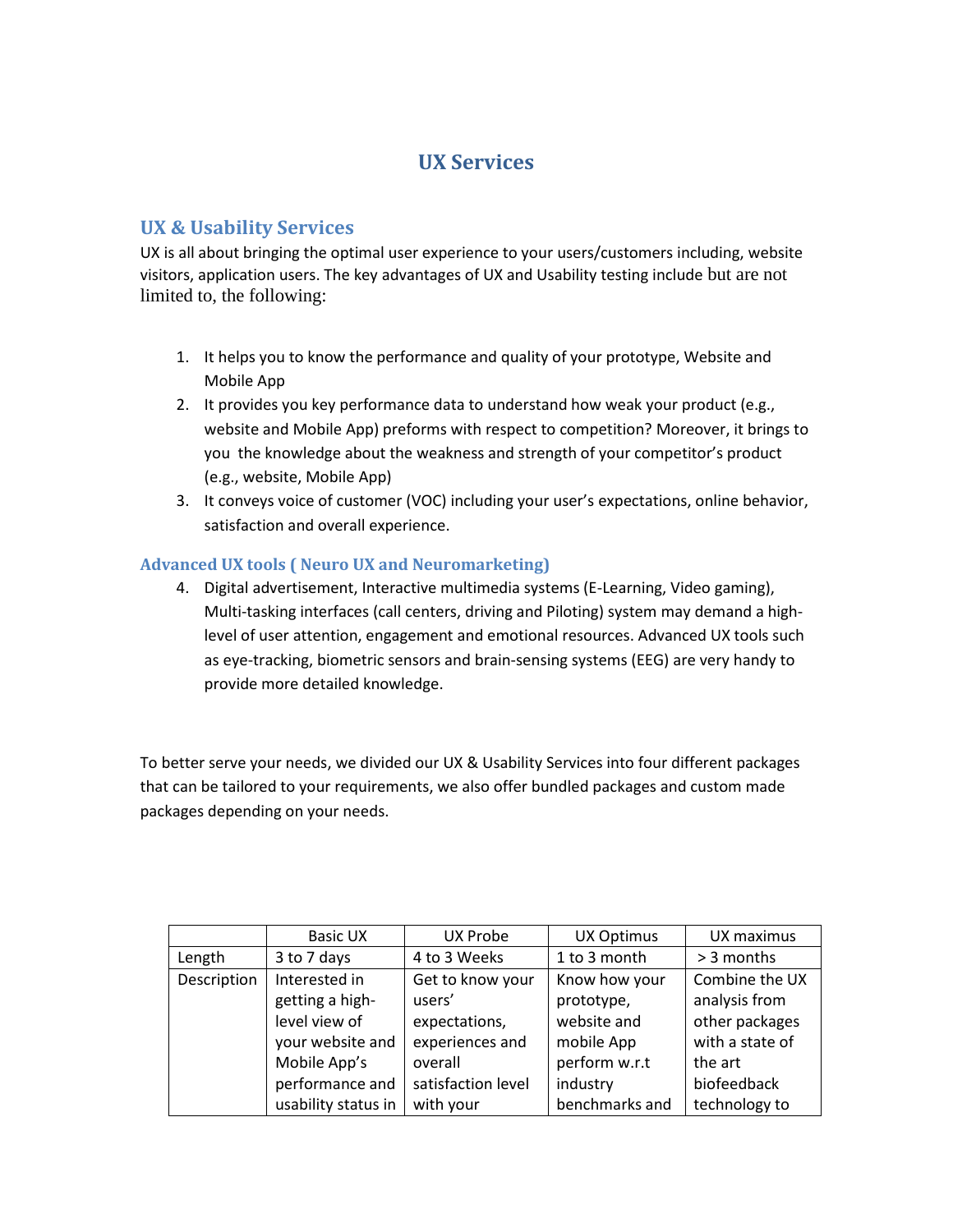|                | the shortest<br>possible time.              | website, Mobile<br>App and Products                                                                                           | vour<br>competition.                                                                                          | have a real-time<br>insight directly<br>into your user                                                                                      |
|----------------|---------------------------------------------|-------------------------------------------------------------------------------------------------------------------------------|---------------------------------------------------------------------------------------------------------------|---------------------------------------------------------------------------------------------------------------------------------------------|
|                |                                             |                                                                                                                               |                                                                                                               | affective state.                                                                                                                            |
| <b>Methods</b> | Heuristic and<br>Cognitive walk<br>through. | <b>Usability Task</b><br>analysis, user<br>expectation and<br>expérience<br>questionnaire,<br>SUS satisfaction<br>user survey | Flow Analysis,<br><b>Benchmark</b><br>testing,<br>competitive A/B<br>testing, first<br>impression<br>testing, | Eye tracking,<br><b>Brain Sensing</b><br>tools EEG, GSR,<br><b>HRV</b><br>Heat Maps,<br>Cognitive<br>workload,<br>emotions,<br>Human Factor |
|                |                                             |                                                                                                                               |                                                                                                               | <b>Testing</b>                                                                                                                              |

# **UX/UI Design & Consultancy**

Are you looking for some one to help you design UX storyboards, mocks and wireframes for websites and Mobile App?

 We offer you UX/UI design services for different levels of actors in a simple approach. We help you design your Interface to give the users an enjoyable experience while keeping technical requirements and specifications among the top priorities.

Our UX/UI Design and Consultancy services include bit not limited to: Developing Storyboards, personas, experience maps, UX Wireframes, mockups and high-fidelity prototypes.

#### **UX & Usability workshops**

Our position as researchers qualified us to base our work on data analysis, from that we developed our workshops to introduce you to the concept of user experience and usability testing with real time data metrics.

These workshops can be tailored based on your experience level and further to train your staff on how to implement those concepts.

Our methods are based on in depth research in the field of Human Computer interaction and ergonomics, when you follow our rules we guarantee success in designing for User Experience.

#### **Neuromarketing**

Marketing in general aims to attract consumers into choosing your product, and this by triggering certain emotions in their mind.

Every aspect of your product may affect these emotions, from packaging, pricing, display, and advertising.

We offer you insights into consumer's body and brain reaction towards your products and advertising.

Our packages include: